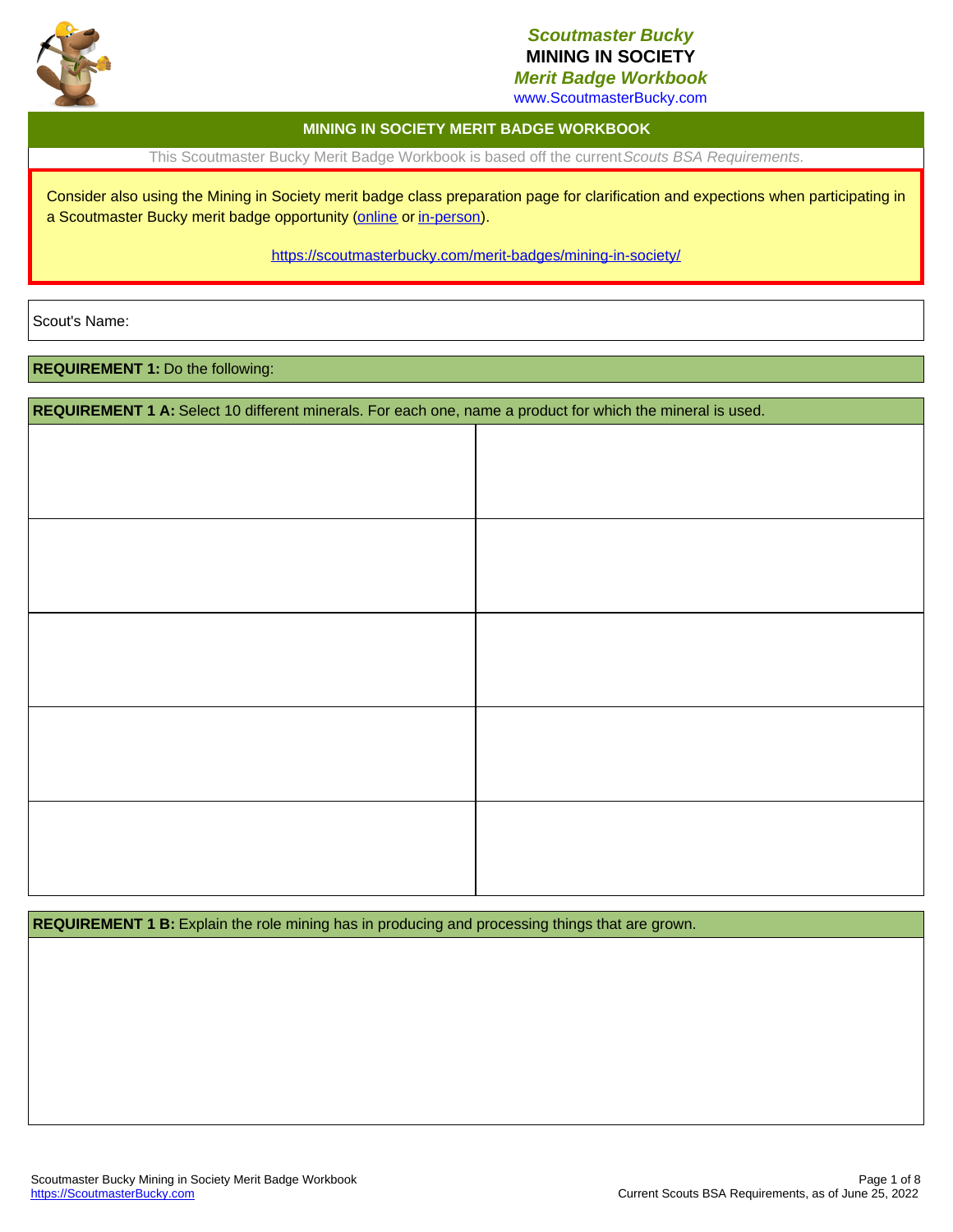

**REQUIREMENT 1 C:** From the list of minerals you chose for requirement 1a, determine the countries where those minerals can be found, and discuss what you learned with your counselor. - split: - lines: 4 - lines: 4 - split: - lines: 4 - split: - lines: 4 - lines: 4 - lines: 4 - lines: 4 split: - lines: 4 - lines: 4 - split: - lines: 4 - lines: 4

| REQUIREMENT 2: Obtain a map of your state or region showing major cities, highways, rivers, and railroads. Mark the locations of |
|----------------------------------------------------------------------------------------------------------------------------------|
| five mining enterprises. Find out what resource is processed at each location, and identify the mine as a surface or underground |
| operation. Discuss with your counselor how the resources mined at these locations are used.                                      |

Completed

**REQUIREMENT 3:** Discuss with your counselor the potential hazards a miner may encounter at an active mine and the protective measures used by miners. In your discussion, explain how:

REQUIREMENT 3 A: The miner's personal protective equipment is worn and used, including a hard hat, safety glasses, earplugs, dust mask or respirator, self-rescue device, and high-visibility vest.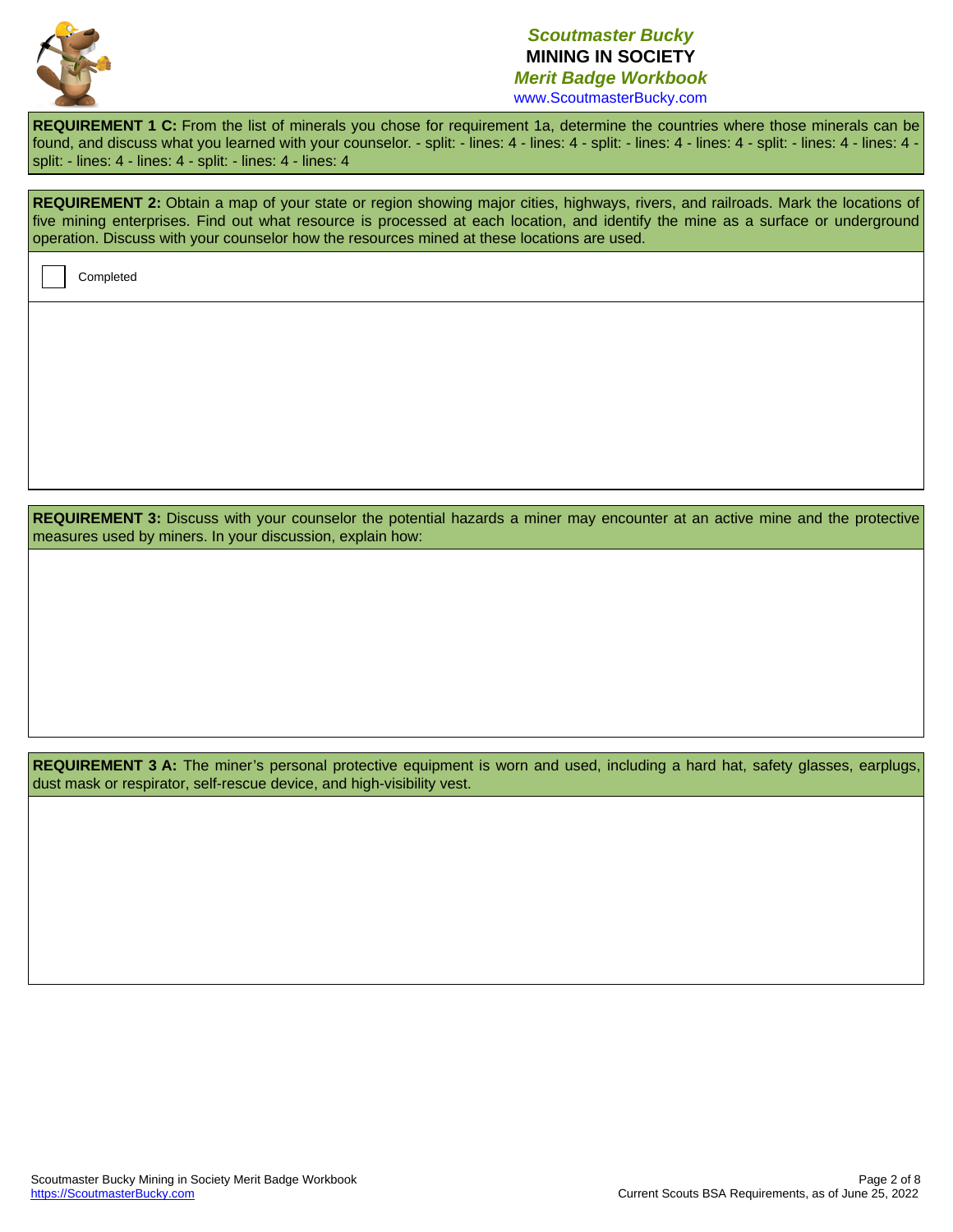

www.ScoutmasterBucky.com

**REQUIREMENT 3 B:** Miners protect their hands and feet from impact, pinch, vibration, slipping, and tripping/falling hazards.

**REQUIREMENT 3 C:** Monitoring equipment warns miners of imminent danger, and how robots are used in mine rescues.

**REQUIREMENT 4:** Discuss with your counselor the dangers someone might encounter at an abandoned mine or quarry.

### **REQUIREMENT 5:** Do ONE of the following:

REQUIREMENT 5 A: With your parent's approval and your counselor's assistance, use the internet to find and take a virtual tour of two types of mines. Determine the similarities and differences between them regarding resource exploration, mine planning and permitting, types of equipment used, and the minerals produced. Discuss with your counselor what you learned from your internetbased mine tours.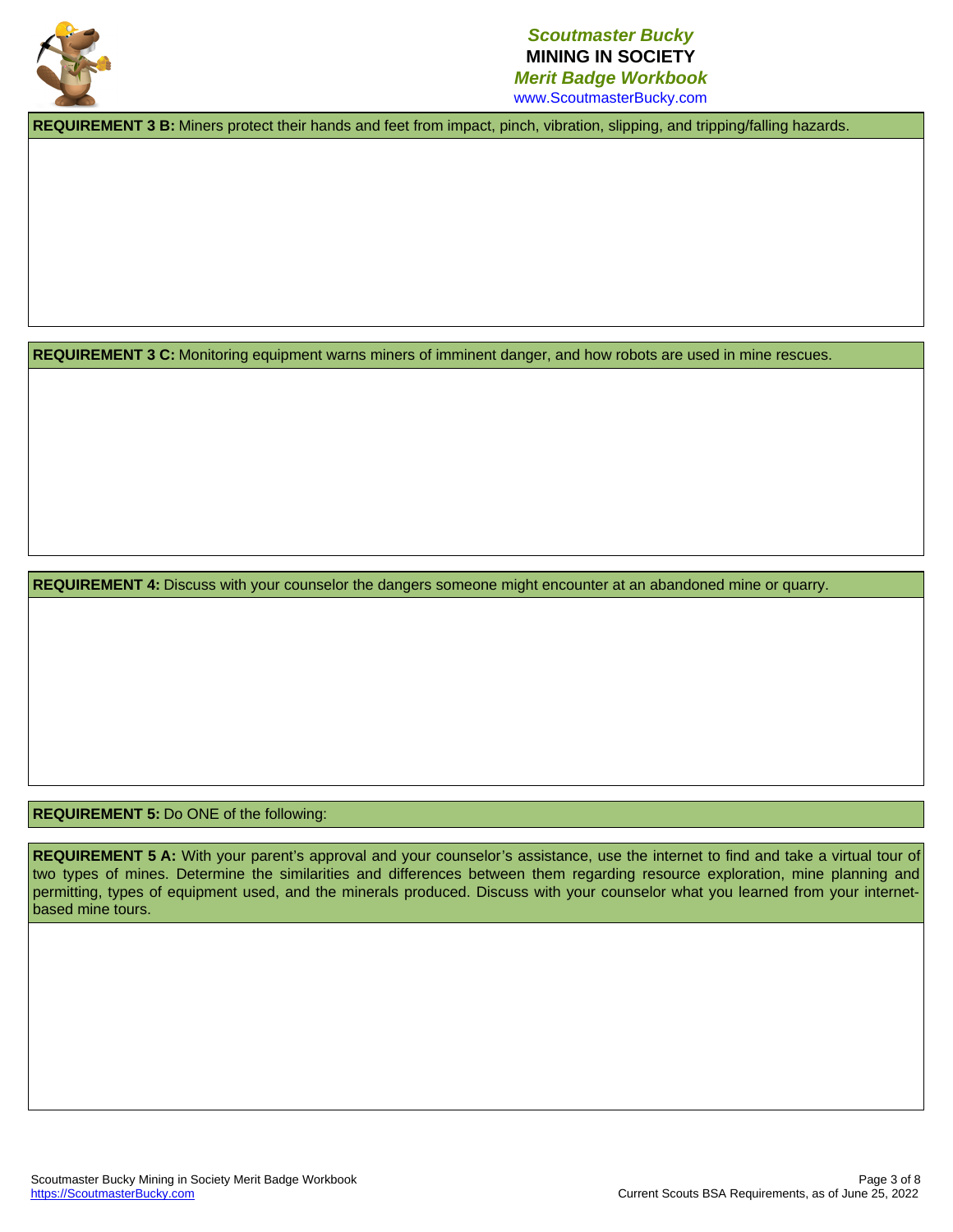

www.ScoutmasterBucky.com

**REQUIREMENT 5 B:** With your parent's permission and counselor's approval, visit a mining or minerals exhibit at a museum. Find out about the history of the museum's exhibit and the type of mining it represents. Give three examples of how mineral resources have influenced history.

**REQUIREMENT 5 C:** With your parent's permission and counselor's approval, visit an active mine\* Find out about the tasks required to explore, plan, permit, mine, and process the resource mined at that site. Take photographs if allowed, and request brochures from your visit. Share photos, brochures, and what you have learned with your counselor.

REQUIREMENT 5 D: With your parent's permission and counselor's approval, visit a mining equipment manufacturer or supplier. Discuss the types of equipment produced or supplied there, and in what part of the mining process this equipment is used. Take photographs if allowed, and request brochures from your visit. Share photos, brochures, and what you have learned with your counselor.

REQUIREMENT 5 E: Discuss with your counselor two methods used to reduce rock in size, one of which uses a chemical process to extract a mineral. Explain the difference between smelting and refining.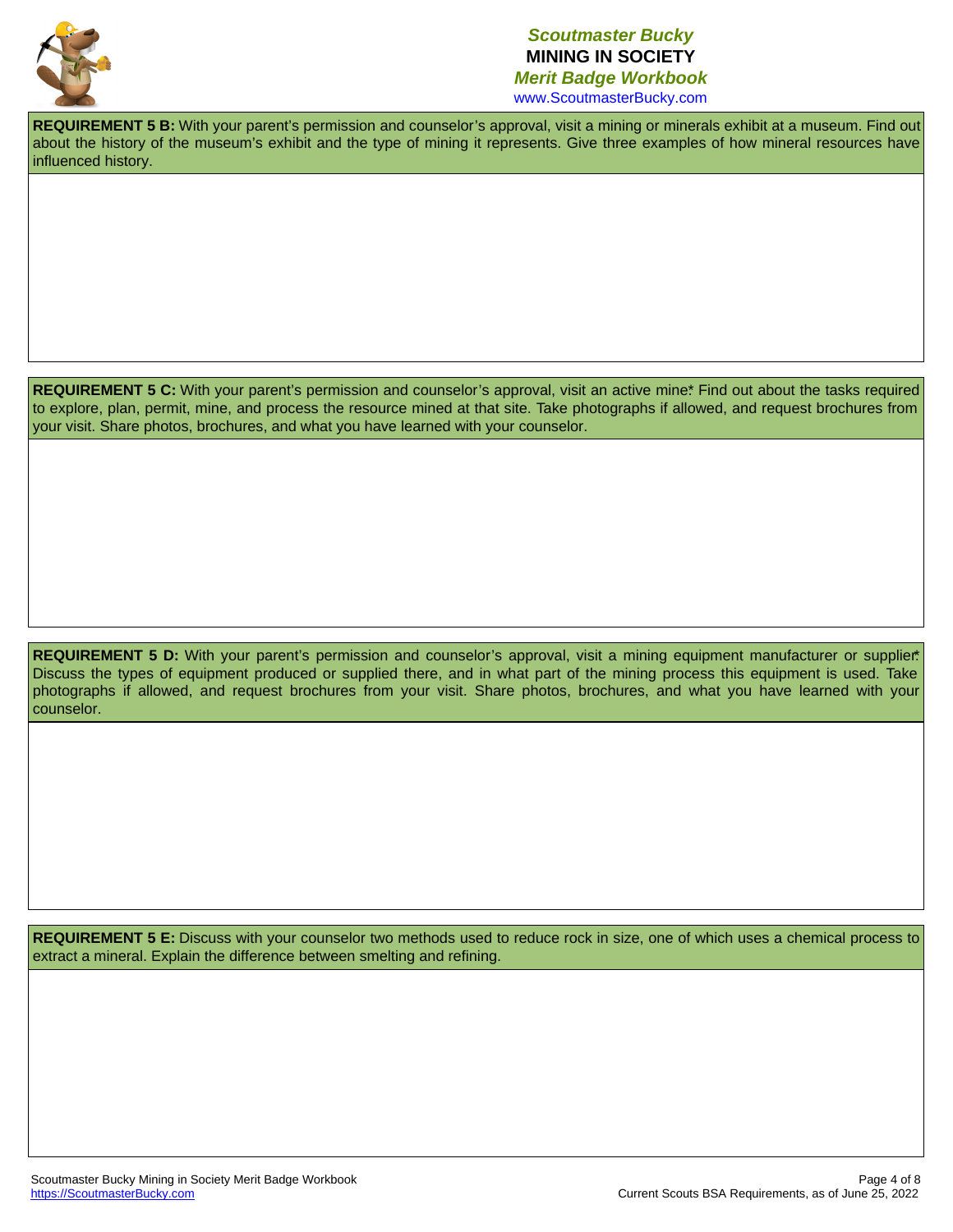

www.ScoutmasterBucky.com

**REQUIREMENT 5 F:** Learn about the history of a local mine, including what is or was mined there, how the deposit was found, the mining techniques and processes used, and how the mined resource is or was used. Find out from a historian, community leader, or business person how mining has affected your community. Note any social, cultural, or economic consequences of mining in your area. Share what you have learned with your counselor.

Visiting a mine site, a mining equipment manufacturer, or an equipment supplier requires advance planning. These sites can be \* potentially dangerous. You will need permission from your parent and counselor, and the manager of the mine site, or equipment manufacturer or supplier. While there, you will be required to follow closely the site manager's instructions and comply with all safety rules and procedures, including wearing appropriate clothing, footwear, and personal safety equipment.

#### **REQUIREMENT 6:** Do the following:

REQUIREMENT 6 A: Choose a modern mining site. Find out what is being done to help control environmental impacts. Share what you have learned about mining and sustainability.

**REQUIREMENT 6 B:** Explain reclamation as it is used in mining and how mine reclamation pertains to Scouting's no-trace principles.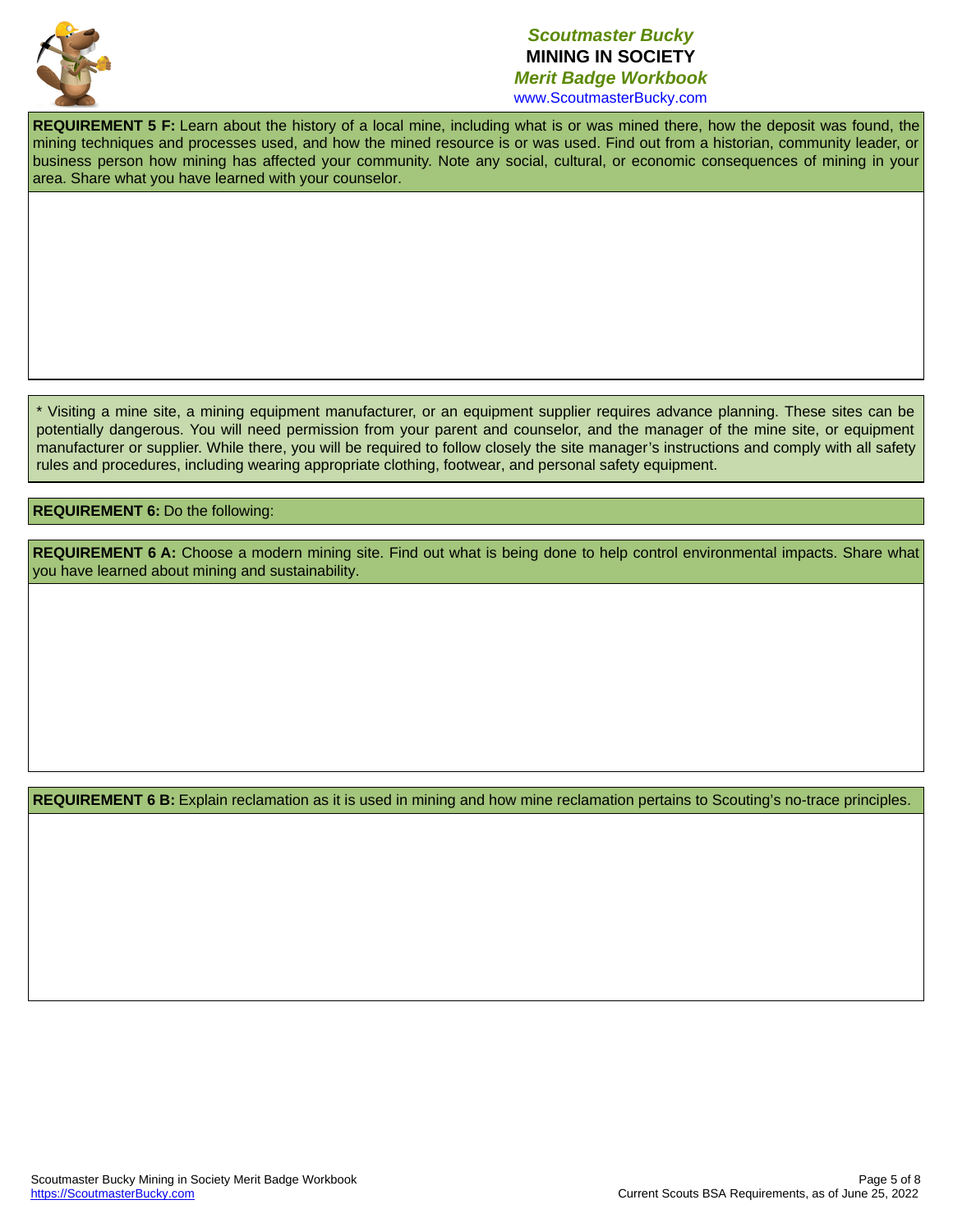

www.ScoutmasterBucky.com

**REQUIREMENT 6 C:** Discuss with your counselor what values society has about returning the land to the benefit of wildlife and people after mining has ended. Discuss the transformation of the BSA Summit Bechtel Family National Scout Reserve from a mine site to its current role.

**REQUIREMENT 7:** Do ONE of the following:

**REQUIREMENT 7 A:** Explore the anticipated benefits of interplanetary mining. Learn how NASA and private investors may search for, extract, and process minerals in outer space, and the primary reasons for mining the moon, other planets, or near-Earth asteroids. Find out how exploration and mineral processing in space differ from exploration on Earth. Share what you have learned with your counselor, and discuss the difficulties encountered in exploring, collecting, and analyzing surface or near-surface samples in space.

REQUIREMENT 7 B: Identify three minerals found dissolved in seawater or found on the ocean floor, and list three places where the ocean is mined today. Share this information with your counselor, and discuss the chief incentives for mining the oceans for minerals, the reclamation necessary after mining is over, and any special concerns when mining minerals from the ocean. Find out what sustainability problems arise from mining the oceans. Discuss what you learn with your counselor.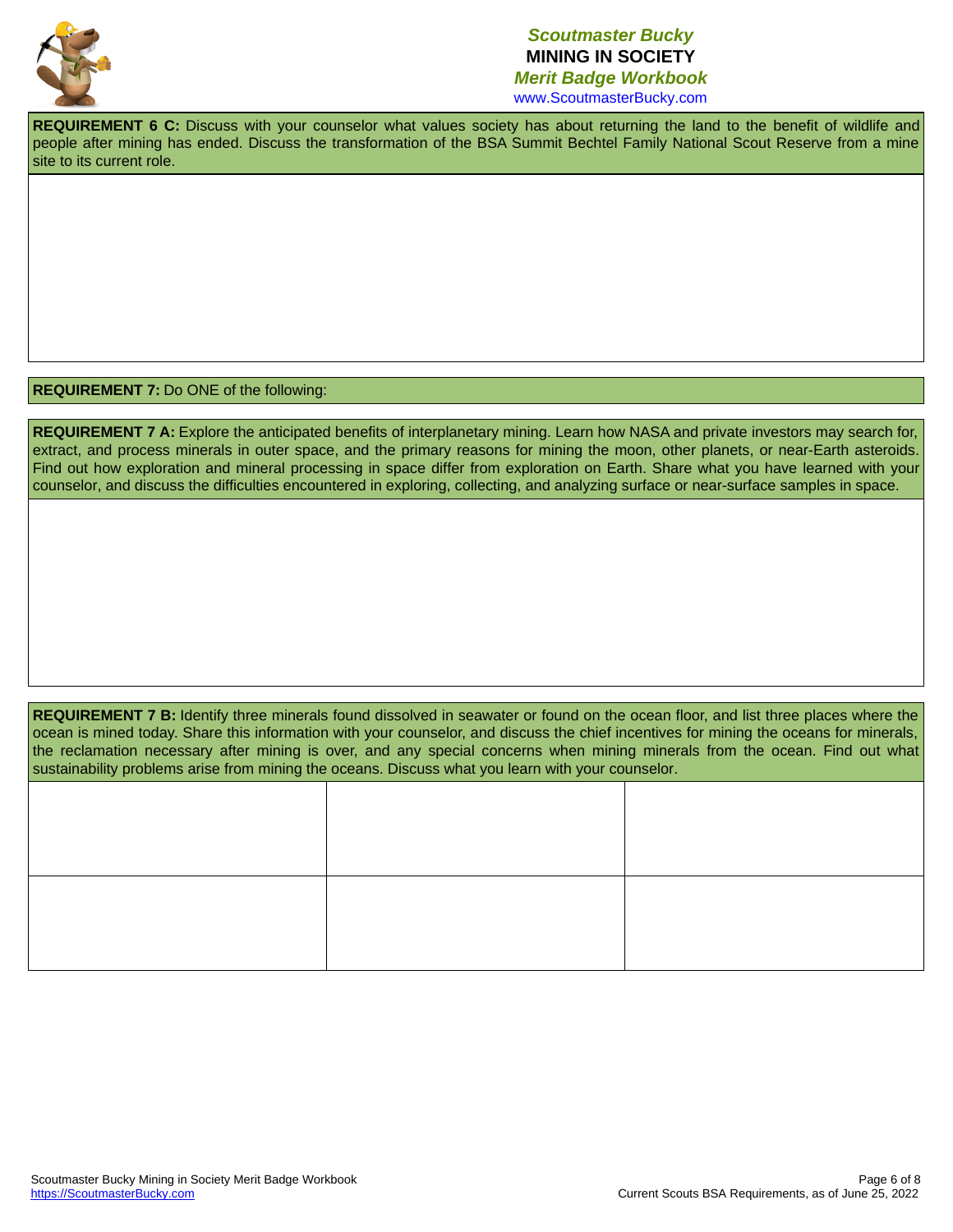

www.ScoutmasterBucky.com

**REQUIREMENT 7 C:** Learn what metals and minerals are recycled after their original use has ended. List four metals and two nonmetals, and find out how each can be recycled. Find out how recycling affects the sustainability of natural resources and how this idea is related to mining. Discuss what you learn with your counselor.

How recycling affects the sustainability of natural resources and how this idea is related to mining

**REQUIREMENT 7 D:** With your parent's permission, use the internet and other resources to determine the current price of gold, copper, aluminum, or other commodities like cement or coal, and find out the five-year price trend for two of these. Report your findings to your counselor.

**REQUIREMENT 8:** Do ONE of the following: